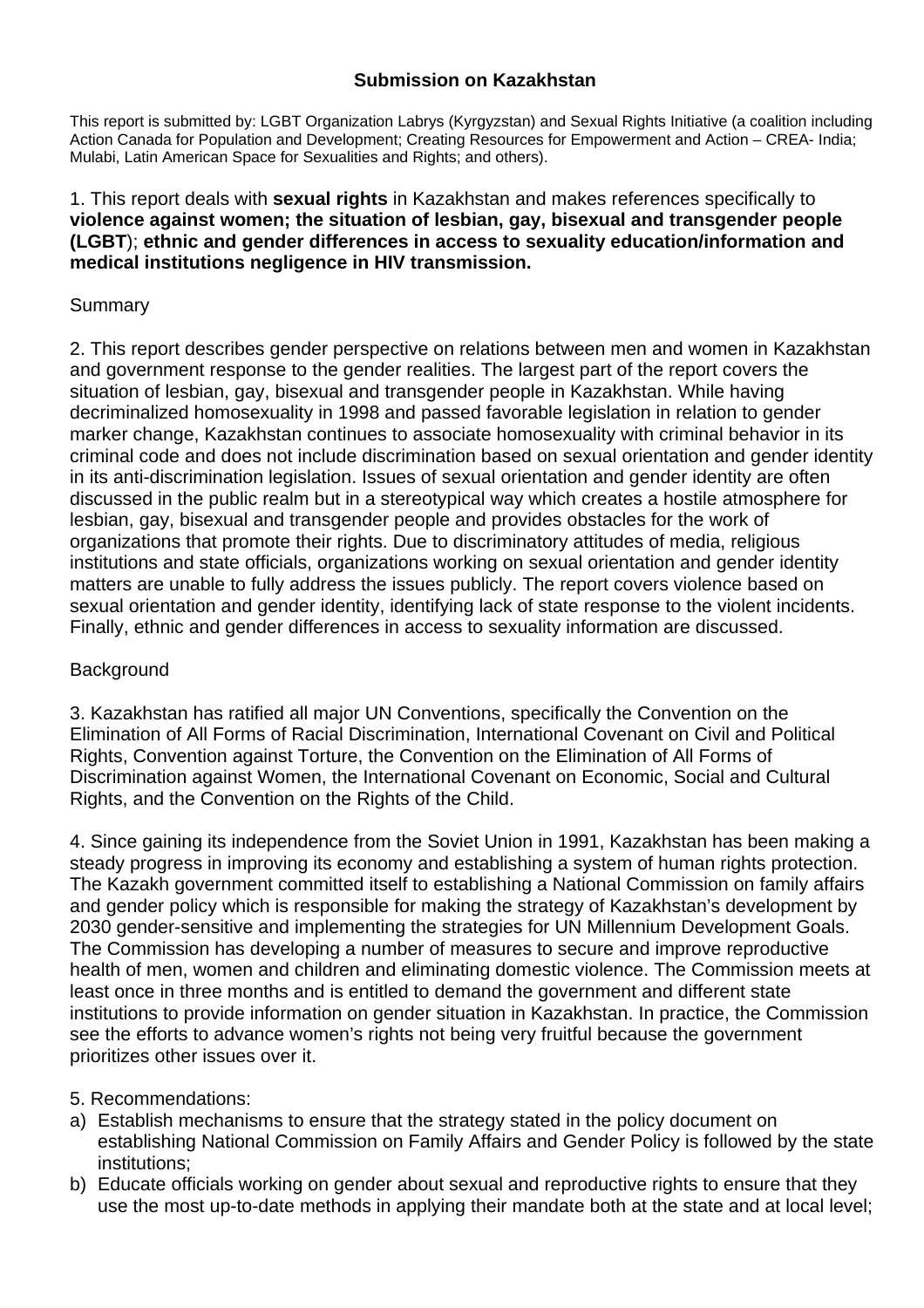c) Include a mechanism of monitoring the work of Commission both by the state and nongovernmental organizations (NGOs);

6. Kazakhstan has a number of nongovernmental organizations working on sexual and reproductive rights mostly in the area of HIV prevention mostly focusing on injecting drug users, sex workers with some initiatives focusing on working with men who have sex with men. The area of sexual rights is primarily reserved for HIV prevention organizations while women's organizations focus on issues which are less taboo.

7. Relations between government and NGOs have been rather difficult due to state efforts to establish some level of control over civil society manifested in restrictive legislation on internet use and general fear of the state among civil society groups.

# **Gender relations in Kazakhstan**

8. The gendered structure of Kazakhstani society emphasizes motherhood and preserving the family as the key goal in women's lives which puts stigma on unmarried women and keeps married women in violent relationships. Men in Kazakhstan are seen as aggressive and selfcentered by nature and women need to adjust to the men's needs in order to keep their family together. Women's jobs are considered to be secondary sources of income both by the family and employers which contributes to their economic dependency on the men and extended family. Divorces are discouraged by the society and women are blamed for leaving a violent relationship because they are seen as capable of maintaining peace in the family due to neglecting their own needs.[1](#page-1-0)

9. Recommendations

 $\overline{a}$ 

a) To design and implement an awareness–raising program on violence against women as a human rights violation, working at various levels (state officials, health and justice professionals, communities and women themselves).

## **Sexual orientation and gender identity-based discrimination**

10. Homosexuality was decriminalized in Kazakhstan in 1998. However, the stigma associated with criminalization and medicalization of same-sex relationships remains. It is expressed through police detaining people based on their sexual orientation or gender identity and expression along with medical specialists refusing to provide services to lesbian, gay, bisexual and transgender people.

11. Lesbianism and 'muzhelozhstvo' (in English: sodomy) are listed in Kazakh Criminal Code in articles 121-123 as separate categories for forced sexual contacts which may have negative consequences for LGBT people given the stigmatizing attitudes about LGBT people in Kazakhstani society.

12. Article 141 on 'Violating equality of the citizens' and article 164 on promoting hate based on different social characteristics of Kazakh Criminal Code do not include sexual orientation and gender identity which contributes to lawlessness regarding severe cases of discrimination against LGBT people.s

13. The situation of lesbian, gay, bisexual and transgender people in Kazakhstan has been in a realm of public discussion due to commitment of nongovernmental organizations and funders to bringing light to the issue. Kazakhstan has prominent legislation on the rights of transgender

<span id="page-1-0"></span><sup>&</sup>lt;sup>1</sup> Mara Seitova *Woman in Kazakh family: to tolerate or to leave* available online in Russian: <http://www.genderstudies.info/hist/hist2.php>(accessed 11 July 2009)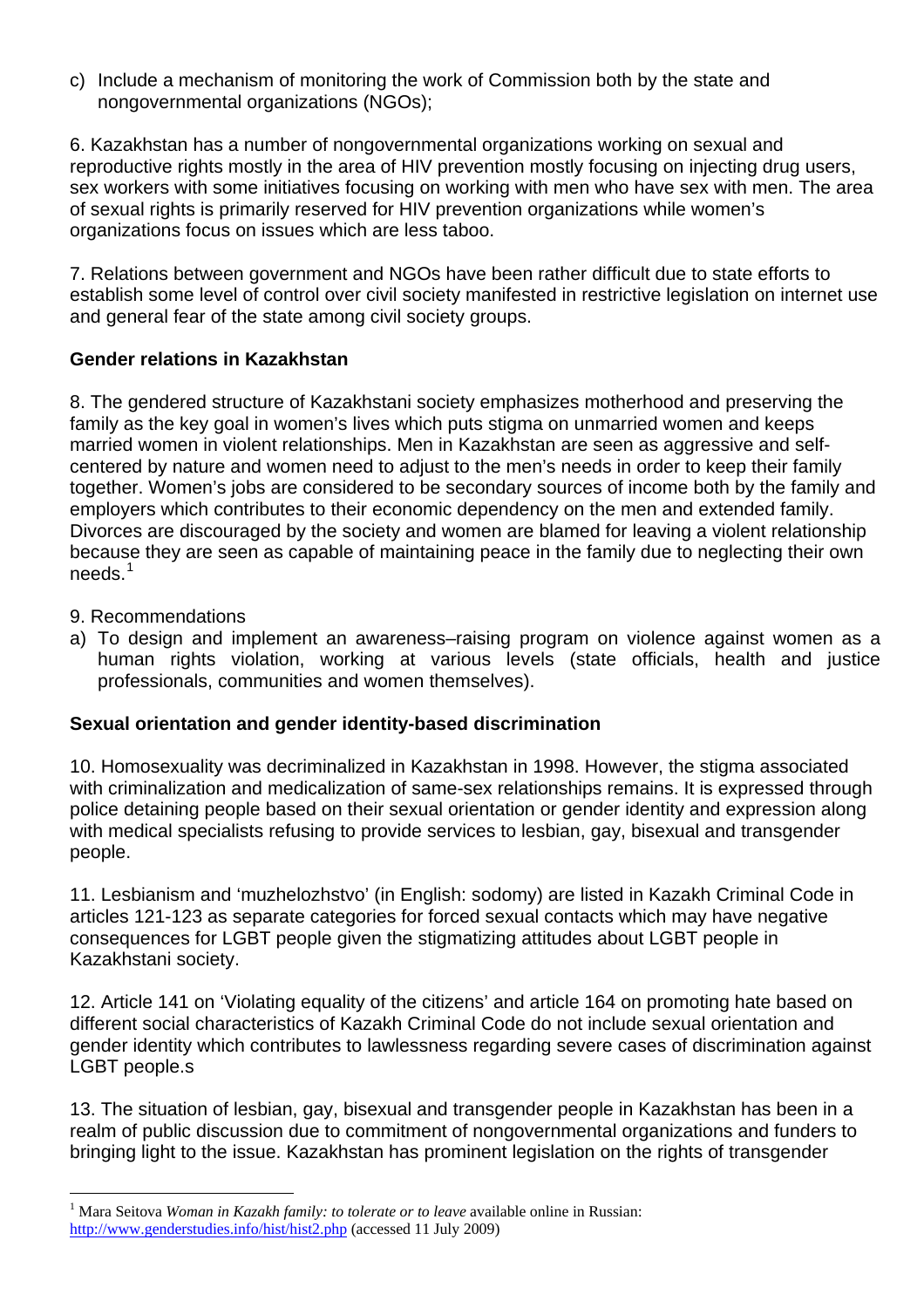people to change gender and name in official documents since 2003. However, the legislation is not publicized which limits transgender people's access to recognition of their identities by the state.

14. Medical institutions in Kazakhstan are mostly funded by the state and those of them in large cities have qualified staff to address the concerns of families that bring their children to psychiatric hospital seeking to understand their sexual orientation or gender identity. However, there are a number of stereotypes expressed by medical professionals through means of media and during individual consultations that can and have been harmful to the lesbian, gay, bisexual and transgender (later in the text LGBT) people. Specifically, well-known sexologists repeatedly make remarks in the media about reasons why people can be LGBT that are scientifically unproven.

15. Recommendations:

- a) Adopt gender neutral rape provision in Criminal Code;
- b) Reconceptualize homosexuality ('lesbianism' and 'muzhelozhstvo'as worded in Kazakh Criminal Code) as a sexual orientation;
- c) Abolish using the stigmatizing term 'muzhelozhstvo' (sodomy) as a legal term;
- d) Add sexual orientation and gender identity as grounds for discrimination to articles 141 and 164 of Kazakh Criminal Code;
- e) Raise awareness among civil servants at state-funded institutions about sexual orientation and gender identity;
- f) Include most recent research about sexual orientation and gender identity in medical universities' curriculum;
- g) Implement programs to adequately train health professionals in public hospitals in the latest developments in the area of sexual orientation and gender identity to ensure that they will provide good quality and non-discriminatory services to their clients and families
- h) In accordance with UDHR Article 21, para. 2, ICCPR Article 25 (c), ensure LGBT people's access to quality health services;
- i) To adequately publicize the national laws allowing transgender people's to change their name and sex in public identity papers so more individuals will be able to benefit from them

## **Limitations and disapproval of LGBT associations by state and non-state institutions**

16. Due to a number of lesbian, gay, bisexual and transgender NGO initiatives' activity in the country, Kazakh public institutions have been making public statements of disapproval of existence of same-sex relations and families. In 2008 during a public discussion of the reforms to Kazakh Family Code, public servants of Almaty department on the Protection of Children and Almaty Public Security Office stated that children can be traumatized by living a family with parents of the same sex while Kazakhstan is not ready for providing acceptance or recognition to .<br>same-sex couples.<sup>[2](#page-2-0)</sup>

14. The hostility of public institutions is fuelled by religious institutions which have been actively promoting intolerance especially following a media hoax about a possible pride parade in capital city of Almaty in summer 2008. Organizing the parade was not confirmed by any LGBT organization, however, religious leaders of a number of denominations issued public statements denouncing the event. These institutions referred to LGBT people as 'decomposing pseudo-subculure' that is a threat Kazakh society's spiritual traditions and morality.<sup>[3](#page-2-1)</sup> They urged the state to 'oppose the tendencies which decompose society and harm the dignity, security and wellbeing of people'. A number of NGOs that work on protecting the rights of LGBT people received threats

 $\overline{a}$ 

<span id="page-2-0"></span> $2 \frac{\text{http://www.centrasia.ru/newsA.php?st=1219814280}}{\text{http://www.centrasia.ru/newsA.php?st=1219814280}}$  (accessed 9 July 2009)

<span id="page-2-1"></span><sup>&</sup>lt;sup>3</sup> Press releases of Union of Kazakh Muslims, Roman Catholic Holy Trinity Church and articles about press conferences available at [www.lgbt.kz](http://www.lgbt.kz/) (accessed August 2008)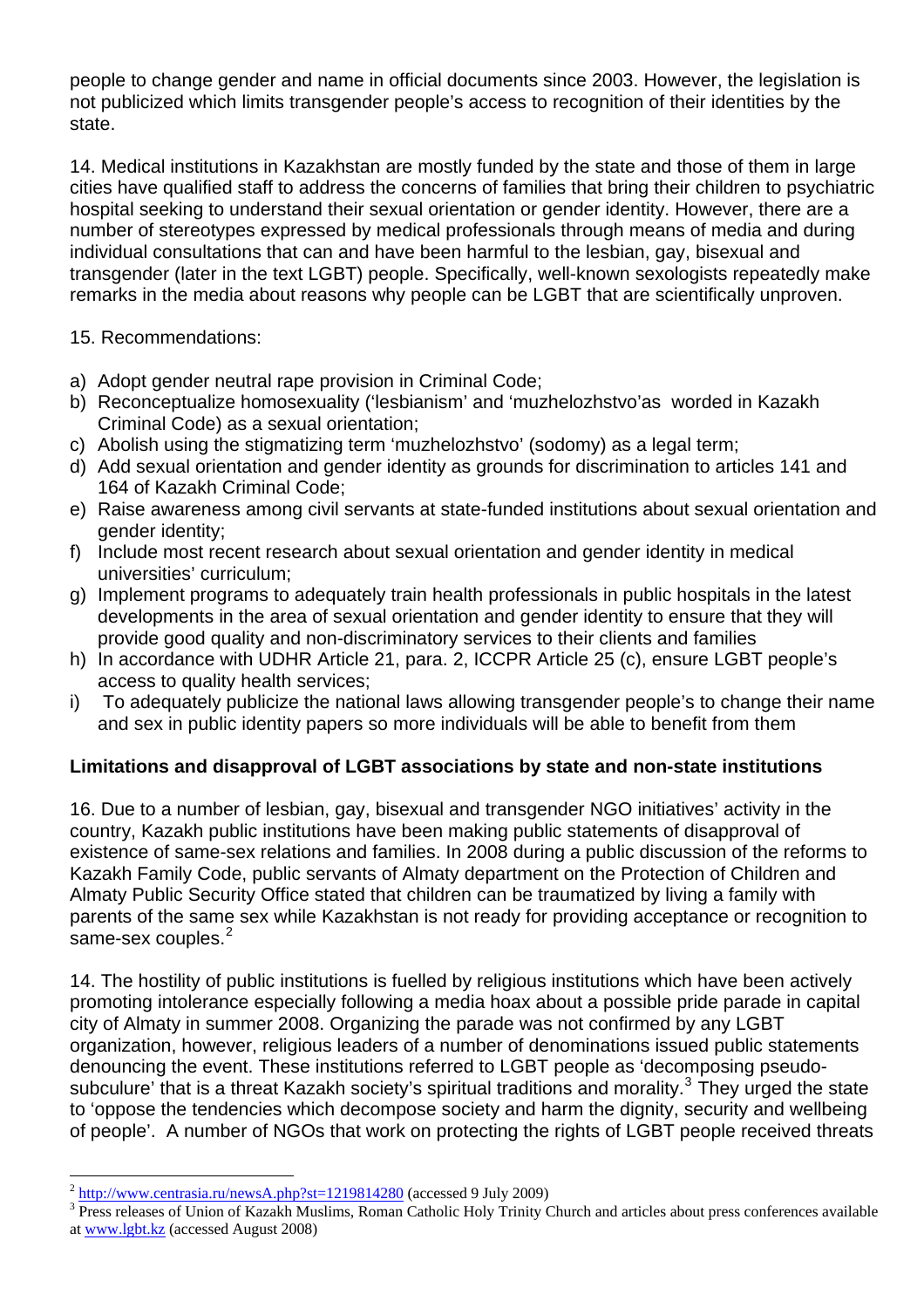from groups and individuals. Soros Foundation – Kazakhstan had to make a public statement about not being involved in financing pride events but in general providing support to LGBT community organizations following public outrage about the pride event<sup>[4](#page-3-0)</sup>.

15. Since the hoax pride incident LGBT organizations in Kazakhstan has been constantly under threat due to high visibility and had to cease their public activities until tensions decreased. Activists are also concerned with 2009 internet legislation that may put them at risk for putting information about sexual orientation and gender identity issues online.

16. Lesbian, gay, bisexual and transgender people name public hostility, family violence, homo and transphobic attitudes promoted by the media and by public officials as the main threats to their wellbeing. According to LGBT NGOs, police often neglects cases of violence that are reported by LGBT people. According to LGBT NGOs, police often neglects cases of violence that are reported by LGBT people and continuously detains LGBT people to extort bribes.

## 17. Recommendations:

- a) In accordance with Principle 25 of Yogyakarta Principles on the application of international human rights law in relation to sexual orientation and gender identity, 'Take all appropriate measures to eliminate stereotypes and prejudices regarding sexual orientation and gender identity that prevent or restrict participation in public life';
- b) In accordance with Yogyakarta Principles and Declaration on Human Rights Defenders, take all necessary legislative, administrative and other measures to ensure a favorable environment for activities directed towards the promotion, protection and realization of human rights, including rights relevant to sexual orientation and gender identity;
- c) Take all appropriate measures to combat actions or campaigns targeting human rights defenders working on issues of sexual orientation and gender identity, as well as those targeting human rights defenders of diverse sexual orientations and gender identities;
- d) Ensure that human rights defenders, regardless of their sexual orientation or gender identity, and regardless of the human rights issues they advocate, enjoy non-discriminatory access to, participation in, and communication with, national and international human rights organizations and bodies;
- e) Ensure the protection of human rights defenders, working on issues of sexual orientation and gender identity, against any violence, threat, retaliation, *de facto* or *de jure* discrimination, pressure, or any other arbitrary action perpetrated by the State, or by non-State actors, in response to their human rights activities.

## **Violence against LGBT people**

18. According to a study conducted by Open Society Institute's Sexual Health and Rights Project and Soros Foundation – Kazakhstan in 2008, 30% out of 991 interviewed LGBT people experienced different types of violence ranging from armed attack to sexual violence.<sup>[5](#page-3-1)</sup> Most commonly the perpetrators of violence were individuals but in 15% of cases law enforcement employees were responsible for committing violent acts. Out of all the perpetrators, 30% were people that the survivor was familiar with. The most common violent situation described in the study were committed by the family of the LGBT people or someone in their close social circle such as school, workplace or neighborhood. Over 75% of survivors did not report the violent incidents to the police due to their perceived hostility and fear of disclosure. In addition, in cases of family violence survivors did not want to report their family members to law enforcement agencies. Out of those who reported the incidents, about 40% experienced hostile attitudes from the police.

<span id="page-3-0"></span> $\overline{a}$ <sup>4</sup> Official statement of Soros Foundation – Kazakhstan available online<http://www.soros.kz/226.html>(accessed July 2009)

<span id="page-3-1"></span> $<sup>5</sup>$  The study is to be published in autumn of 2009, its findings were obtained through email communication with Soros Foundation</sup>

<sup>–</sup> Kazakhstan in summer 2009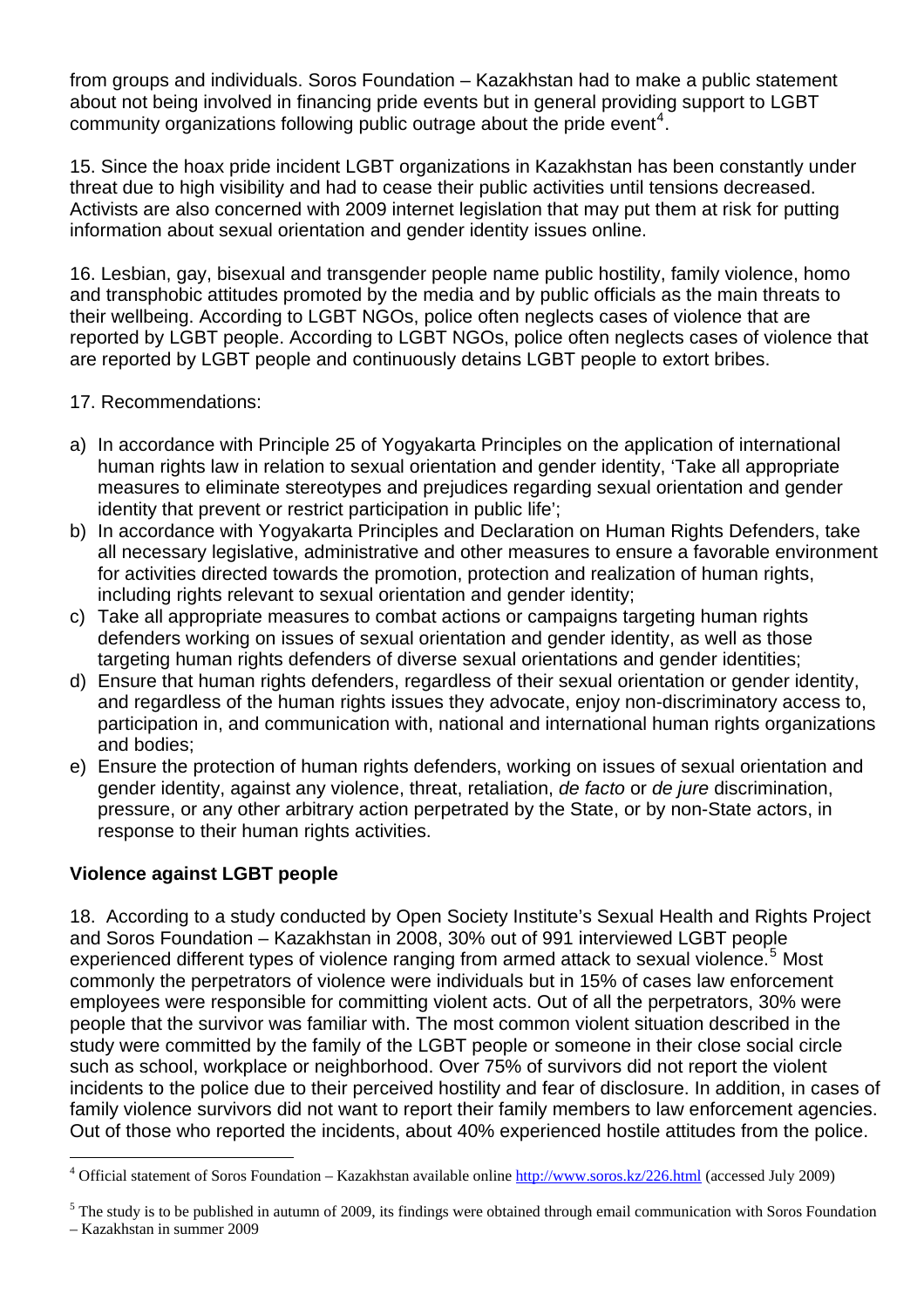# 19. Recommendations

According to principle 5 of the Yogyakarta Principles, 'everyone, regardless of sexual orientation or gender identity, has the right to security of the person and to protection by the State against violence or bodily harm, whether inflicted by government officials or by any individual or group'. On response to violence against LGBT people in Kazakhstan, the state should:

- a) Take all necessary policing and other measures to prevent and provide protection from all forms of violence and harassment related to sexual orientation and gender identity;
- b) Take all necessary legislative measures to impose appropriate criminal penalties for violence, threats of violence, incitement to violence and related harassment, based on the sexual orientation or gender identity of any person or group of persons, in all spheres of life, including the family;
- c) Ensure that perpetration of such violence is vigorously investigated, and that, where appropriate evidence is found, those responsible are prosecuted, tried and duly punished, and that victims are provided with appropriate remedies and redress, including compensation;
- d) Undertake campaigns of awareness-raising, directed to the general public as well as to actual and potential perpetrators of violence, in order to combat the prejudices that underlie violence related to sexual orientation and gender identity.

# **Gender, ethnicity and sexuality**

20. According to a cross-sectional survey conducted in Semey, Kazakhstan $^6$  $^6$ , there are significant differences between the number of men and women in the same age cohort which were sexually active at the time of the study. Among female students only 25% had sex while among male students the number was 75%. Of all the sexually active students, men had their first sexual contact earlier ages varying from 11 to 20 years with a median age of 16, for women the range was 14 to 22 with median age of 18 years old<sup>[7](#page-4-1)</sup>. Out of all the sexually active men 32% used sex workers' services<sup>[8](#page-4-2)</sup>.

21. A number of academic studies indicate differences in access to information about sexual and reproductive rights among members of different ethnic communities. Specifically ethnic Kazakhs have less access to sexuality education than ethnic Russians due to cultural differences and sexuality issues being a taboo among ethnic Kazakhs<sup>[9](#page-4-3)[10](#page-4-4)</sup>. Kazakh students learn about HIV at later age and mostly from school while Russian students learn about it from their parents or media.

22. Recommendations

- a) Research the gender and ethnic differences in access to information about sexuality;
- b) Provide education and information materials that are contextualized to people of different ethnic groups, gender identities and sexual orientations;

## **Medical negligence related to HIV infection**

 $\overline{a}$ 

<span id="page-4-0"></span><sup>&</sup>lt;sup>6</sup> Hansson, Stockfelt et al (2008), BMC International Health and Human Rights 'HIV/AIDS Awareness and risk behavior among students in Semey, Kazakhstan: a cross-sectional study' (accessed July 2009) p.5

<span id="page-4-1"></span> $<sup>7</sup>$  Hansson, Stockfelt p. 5</sup>

<span id="page-4-2"></span> $8$  Ibid p. 6

<span id="page-4-3"></span><sup>&</sup>lt;sup>9</sup> Hansson, Stockfelt et al (2008), BMC International Health and Human Rights 'HIV/AIDS Awareness and risk behavior among students in Semey, Kazakhstan: a cross-sectional study' p .8 (accessed July 2009)<br><sup>10</sup> Annie Dude (2005) University of Chicago, 'Recent Trends in Infant Mortality in Kazakhstan: The result of Discrimination?'

<span id="page-4-4"></span><sup>(</sup>paper can be accessed online, obtain from the author through email communication)<br><sup>11</sup> Hansson, Steal falt and 2

<span id="page-4-5"></span>Hansson, Stockfelt p. 3